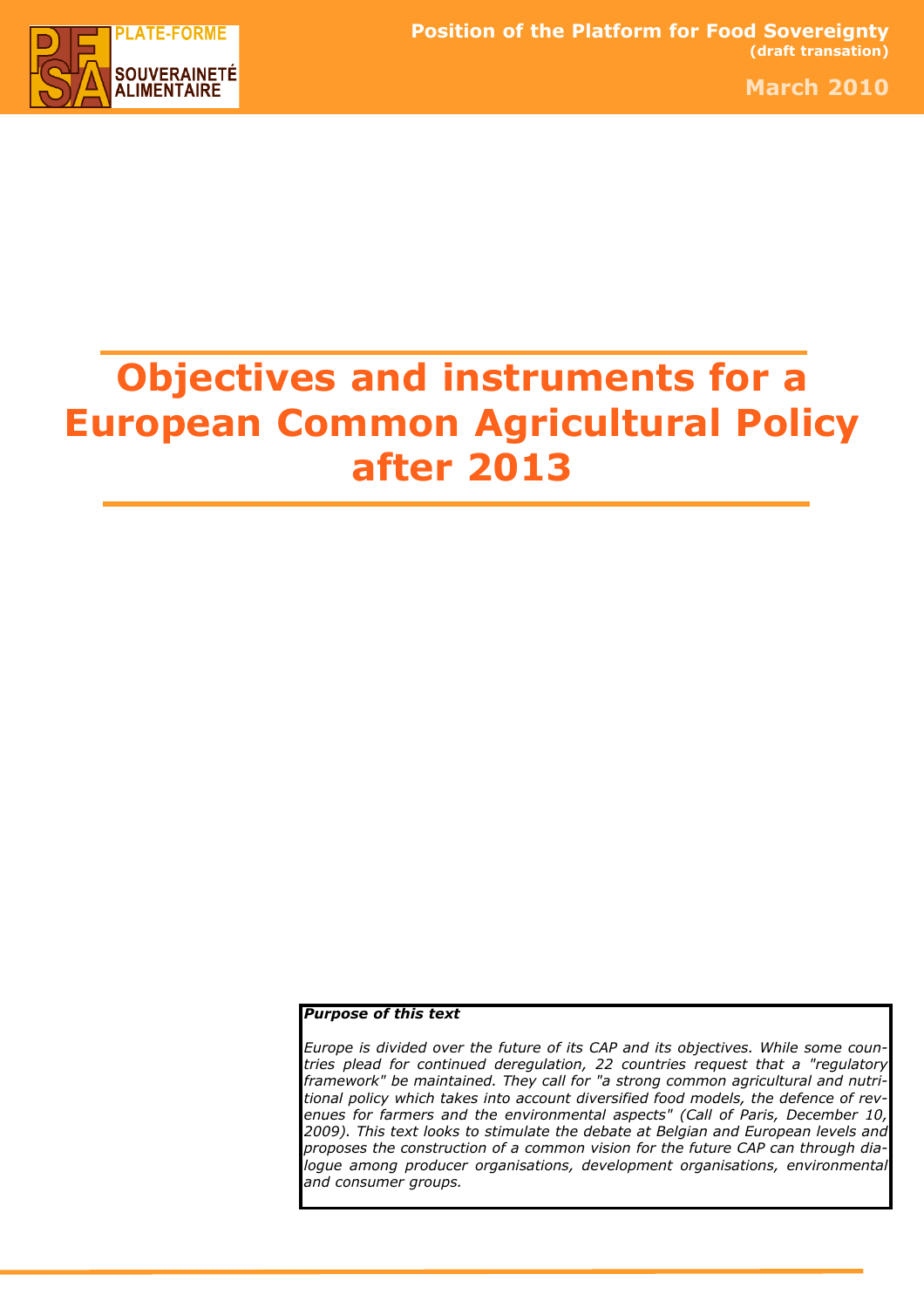

# What lessons have been learned from agricultural policies implemented up to now?

## The CAP and its liberal reforms (1992-?)

Since 1992, successive reforms of the Common Agricultural Policy (CAP) have been built on the postulate, defended by the WTO during the Uruguay Round (1995), that liberalisation of international trade will increase the effectiveness of the markets and lead to overall improvements for farmers and consumers.

The implementation of these reforms since 1992, shows that the CAP no longer has as its objective to increase productivity, but instead to increase "competitivity", or to gain market shares inside as well as outside of Europe.

#### Two mechanisms of liberalisation were implemented to accomplish this:

- Successive reduction of guaranteed prices and progressive alignment of internal prices with international prices, the objective being to render European products more competitive and to facilitate exports without subsidies.

 $\overline{\phantom{a}}$  Elimination of variable import levies, replacing them with reduced fixed tariffs.

#### Different measures were implemented to compensate for and go along with effects of liberalisation:

- Direct aid to producers, which only partially compensates for planned price reductions.
- Removal of lands from cultivation in the form of set aside and designated fallow lands (1992-2008).

The "Mid-term" reforms (2003) and "Health Check" (2008) pursued this approach of dismantling instruments of agricultural markets management and regulation.

Simultaneously direct aid was at first partially then almost completely decoupled from production and subject to certain conditions1.

The decision to eliminate completely dairy quotas in 2015 was confirmed in 2008. It looks to align the common dairy market organisation with other markets already reformed (cereals, etc.).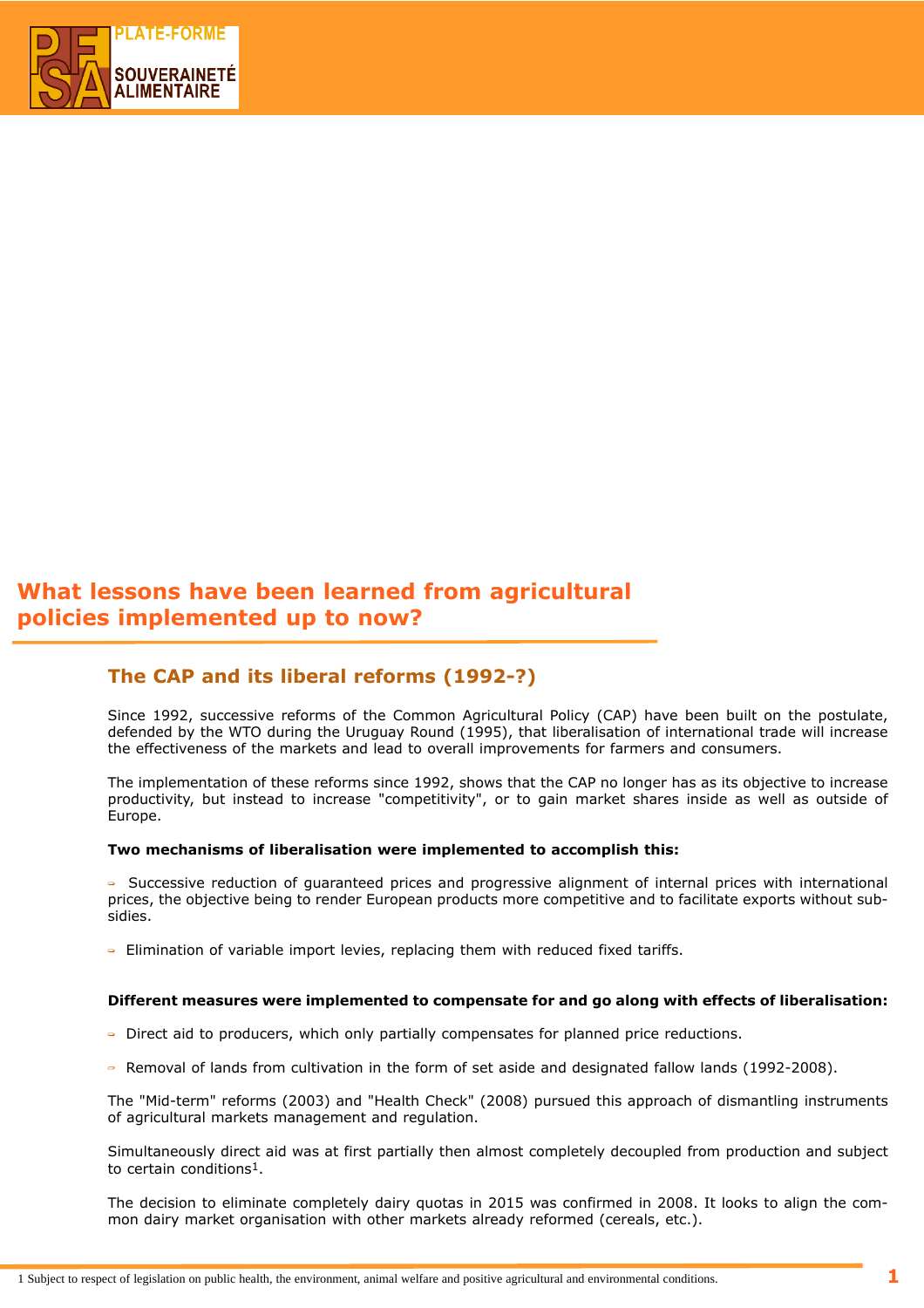

## Assessment and lessons

- In Europe the growth of the average size of farms, in tandem with the reduction of the number of family farmers continues apace. This poses more urgently than ever the question of agricultural renewal for coming generations in a number of member states2.

- Disengagement by the state in a liberalised trade context translates into a failure to protect and develop adequate agricultural policies and into growing power of food production businesses in the supply chain.

- International prices have become a reference, due to increasing openness of the markets. However these do not at all reflect the realities for the great majority of producers. They reflect rather the situation of a specific category of producers inside particular countries, who can produce at lower costs.

- Today, most European farmers cannot survive solely from the sales of what they produce. Indeed, prices do not correspond to the adapted remuneration for the farmers' work as they have been disconnected from the rise in production costs. Neither do they integrate costs related to environmental factors nor higher European food safety standards. Producers are thus essentially dependent upon aid furnished through single payment schemes (SPS).

- Despite efforts by producers and reinforced legislation, for a number of years, biodiversity, and water and soil quality have continued to decline along with other important environmental indicators.

- International agricultural commodity prices have never been so unstable. The innate volatility of these markets is aggravated by the elimination of regulatory mechanisms (interventions, stocks...), and encourages speculation. The last two years have seen wide fluctuations in commodity prices, with high increases followed by very low decreases. Higher prices exclude populations from the poorest countries, generally extremely dependent for their access to alimentation, and can provoke hunger riots such as those experienced in 2008. These higher prices also restart inflation, profitable neither for farmers nor consumers. Lower prices, on the other hand, prevent farmers from being able to live decently from their labours (milk crisis, cereals...) and accelerate the rural exodus. Moreover these lower prices are not automatically passed through and reflected in what consumers pay for these products. Price instability is moreover prejudicial to agricultural investment and installation of younger farmers.

- Because agricultural demands are relatively rigid, a slight variation in volume implies an important variation in price. This explains why systems which control volume of production prove to be largely more efficient and less costly than other types of compensatory measures (such as "guarantees") activated "after the fact."

- The system of farm income payments is threatened in the framework of negotiations with the WTO (in case of non-renewal of the "peace clause"). Yet this tool remains indispensible since prices are no longer sufficiently cover costs. Without regulatory mechanisms, the volatility of the markets and economic uncertainty continue to grow, which is prejudicial to producers and consumers, and indirectly to the environment.

Sans mécanismes régulateurs, la volatilité des marchés et l'incertitude économique s'accroissent ce qui est préjudiciable aux producteurs et aux consommateurs, et indirectement à l'environnement .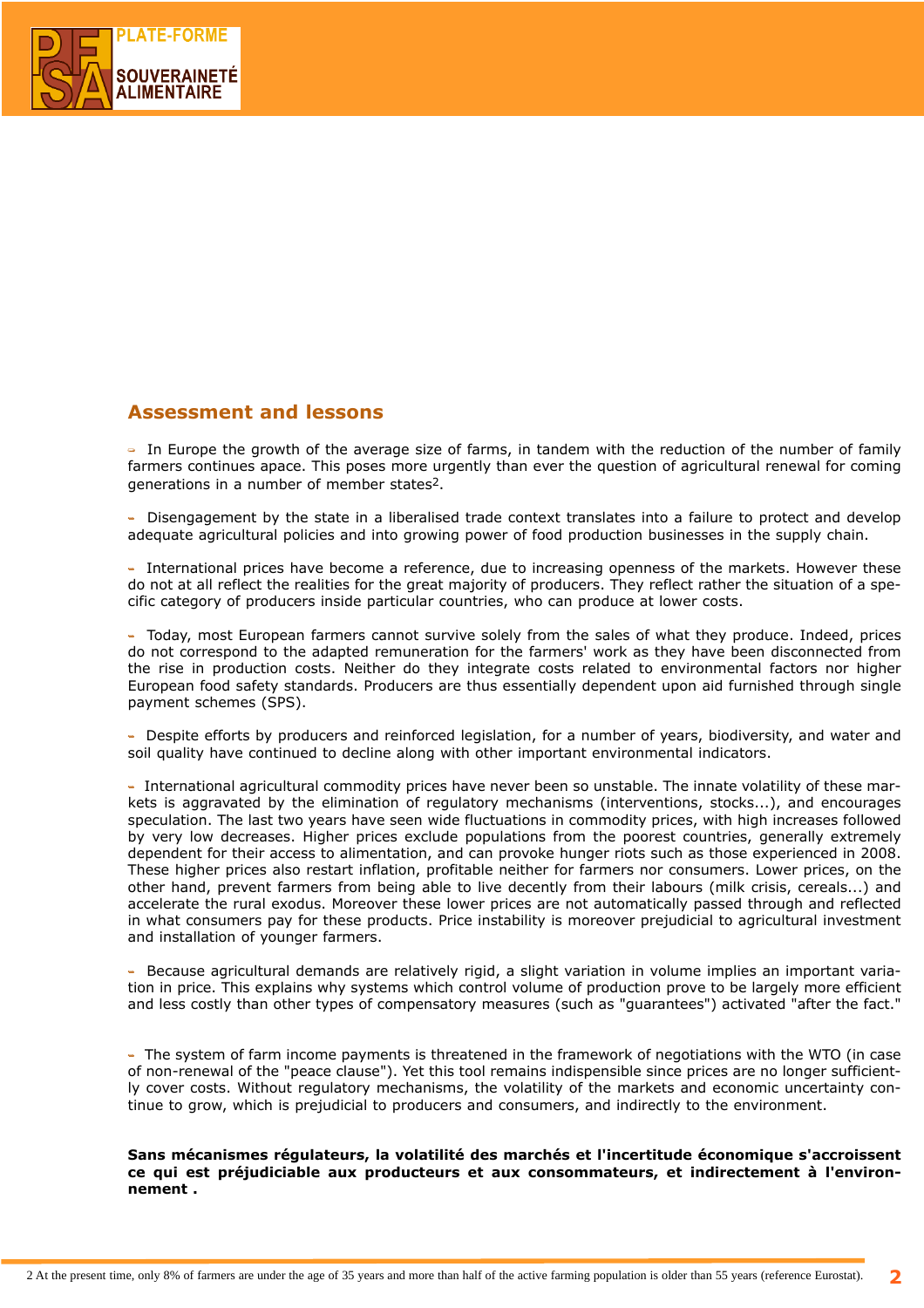

# What orientations for the future CAP?

## The WTO and the European Commission

The World Trade Organization (WTO), along with other large international institutions, still maintains today its objective of eliminating the final remaining rules and protections, considered as obstacles to trade. Their desire to "further liberalise in order to produce more at the lowest price" remains, despite nutritional, climatic, financial and economic crises.

The European Commission does not take into account the imperfections and deficiencies of agricultural markets. It follows its own logic of "positioning itself as a competitive player on the world market", proposes to abandon remaining regulatory instruments and threatens to reduce the budget of the future CAP.

#### For the PFSA

-> Against this logic of competition and deregulation we oppose one of solidarity and regulation based on the principle of food sovereignty. Greater market share cannot be considered the sole objective. The principle according to which you have to "liberalise more to produce more" constitutes, from our point of view, a real

danger for aggravating the volatility of agricultural commodity prices such as has occurred during recent months.

-> We ask that the states and groups of states be equipped with strong agricultural policies which guarantee sufficient food of quality, assure a fair price to producers, permit the environment to be preserved, and favour agricultural production destined primarily for local and regional markets.

-> These expectations cannot be managed by the markets alone. They require instruments of orientation. The PFSA considers peasant and family farms as the most appropriate agricultural model for realising these societal goals. Thus it must be at the heart of agricultural and agricultural policies and strategies which support more autonomous systems of production.

# Objectives of the CAP

## Why is a CAP needed?

Society has multiple expectations from a Common Agricultural Policy (CAP). Thus the policy needs constantly to keep in view, in its objectives, interests of farmers together with the "collective" interests of European citizens as a whole. It also needs to take into account the specificity of agricultural markets and the great diversity of conditions of production known at the European level.

The CAP can only be effective and coherent if it envisions the accomplishment of all the objectives stated below.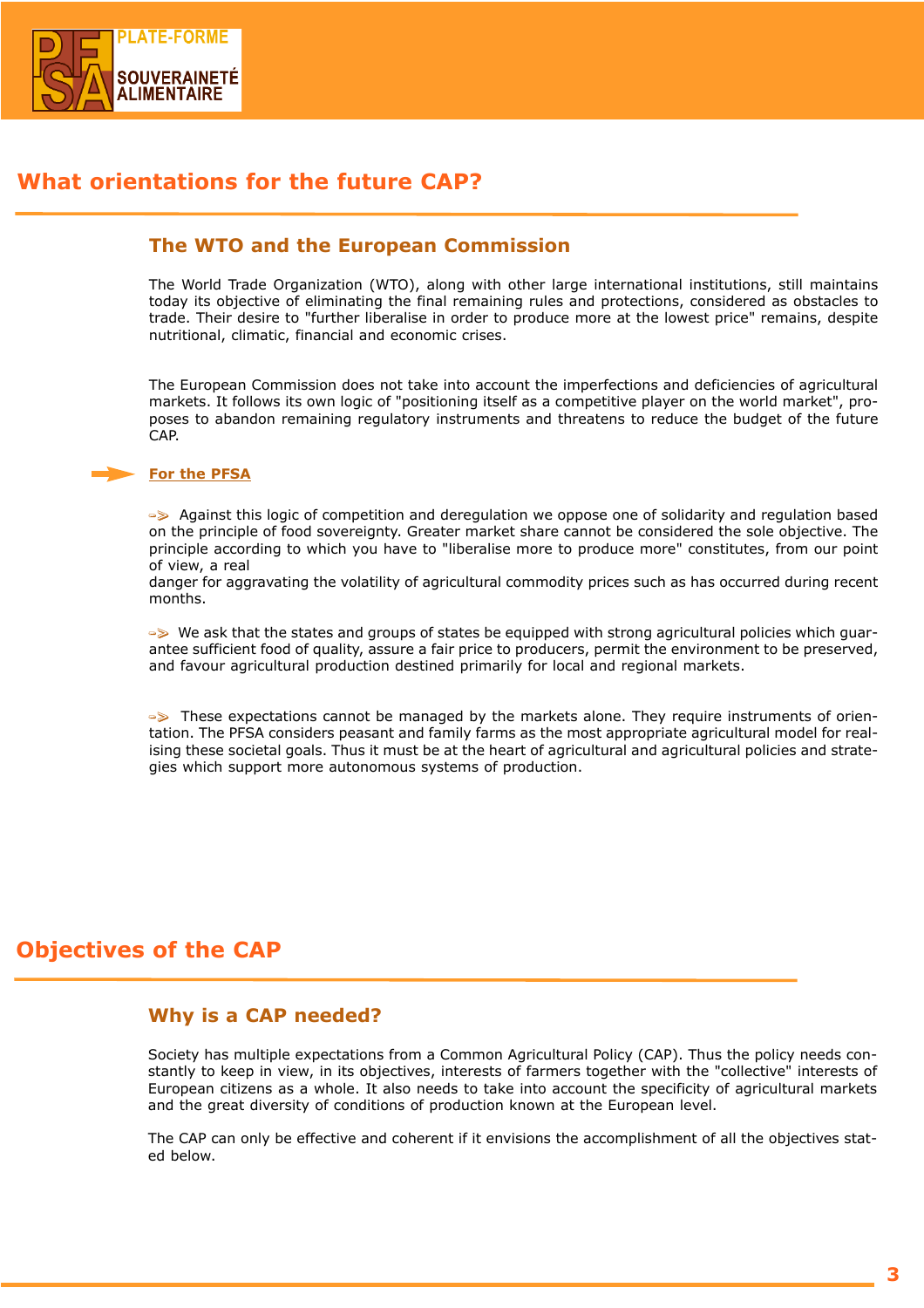

# Agricultural and food objectives of the CAP

## For the PFSA

-> The CAP should permit the guarantee of strong food autonomy so as to assure its own food security for the agricultural products it can produce. This would be a "strategic" objective for the EU, responsible for covering the needs of 500 million European consumers, while at the same time limiting as much as possible dependence on international markets.

-> The CAP should maintain and develop agricultural activity throughout Europe. To accomplish this, it should ensure remunerative agricultural commodity prices for all producers. These prices should reflect the value of agricultural labour as well as all production costs, including costs incurred for the preserving and/or restoring environmental quality and respect for the sanitary norms in force at the heart of the European space. In light of the current situation, further compensatory aid is necessary. Nevertheless, and generally speaking, the PFSA desires that the system of compensatory price supports evolve in such a way as to permit support in priority for agricultural labour, while taking into account environmental aspects and specific handicaps in certain European regions.

-> The CAP should support and favour agricultural production destined for local markets, localising of transformation and short chains of distribution.

-> The CAP should offer consumers food that is appropriate, of quality and at accessible and stable prices.

# Environmental objectives of the CAP

Farming has improved its environmental impact since the introduction of more restrictive regulations and proactive policies which compensate farmers for environmental services. However, certain indicators such as biodiversity continue to decline.

## For the PFSA

 $\Rightarrow$  The CAP should thus, with the help of other European policy measures, continue to participate actively in the restoration of the environment (water, ground, and air quality), in biodiversity and in the fight against global warming, notably by reducing greenhouse gas emissions.

-> The CAP requires equally that the main elements of good agricultural and environmental conditions (GAECs) be written in a legal framework. Its respect will be guaranteed by watchfulness of governments together with the compliance principle.

-> Adoption of modes of production more favourable to the environment constitutes a key measure for responding to environmental challenges. This will involve in particular redressing the balance of support for grassland, oilseeds3, and pulses.

-> Voluntary and regulatory measures should be implemented In a well-balanced manner at the European level to achieve restoration of environmental quality. This framework furnishes some justification for farm aid and protection measures for the markets.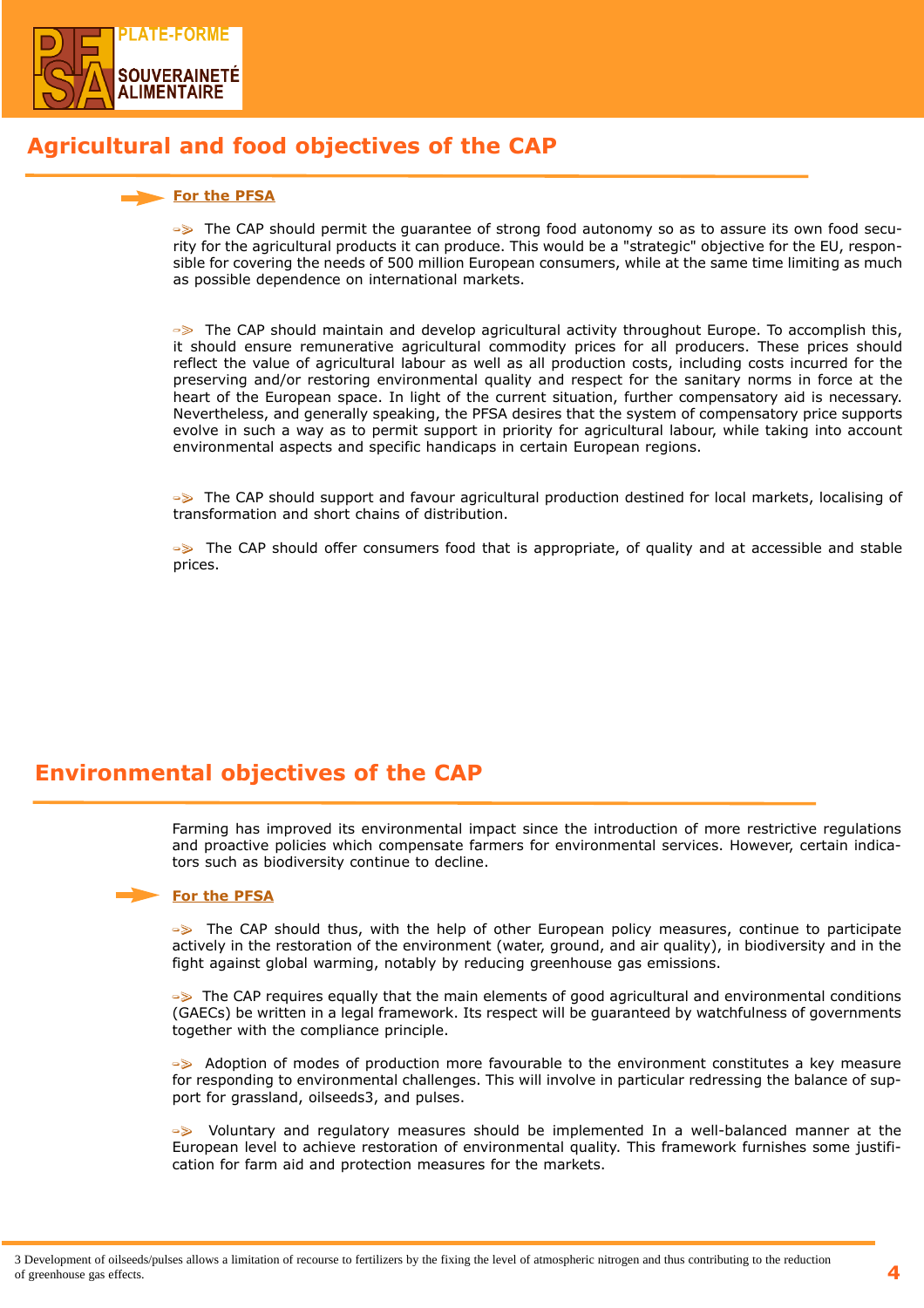

# Objectives of responsibility in relation to countries outside Europe

The CAP should integrate a dimension of responsibility in relation to producers in other countries, a growing responsibility in the context of ever more liberalised trade. This presupposes that policies put in place in Europe do not destabilise the internal markets of other countries and in particular, of developing countries where family farmers comprise an important part of the active population.

## For the PFSA

-> EU exports should be based upon prior agreements which manage exchanges (of products) between states or groups of states and cannot be based upon export subsidies. They should in no way cause a negative impact on agriculture for importing states. This approach is currently not used by the **WTO** 

-> Orientation of the CAP towards "increasing market shares to respond to increasing world demand" is paradoxical insofar as facts show that the great majority of production is traded (historically and still today) in the intra-European market.

-> It is not the objective of the CAP to "feed the world" (nor to respond to the "demographic challenge" advanced by some to justify this perspective) but to ensure secure food supply for Europe (article 36 of the Treaty of Rome). The objective to "feed the world" furthermore runs counter to the will of Southern farmers organisations who demand to feed their own population themselves but who also insist on becoming more involved in defining agricultural development policies in their regional and sub-regional political areas.

-> Furthermore, as a large importer of agricultural products, the EU should promote regulated import mechanisms, as for example is already the case with certain preferential trade agreements. These will contribute to remunerative and stable prices for the exporting countries, without prejudicing the stability of the internal market.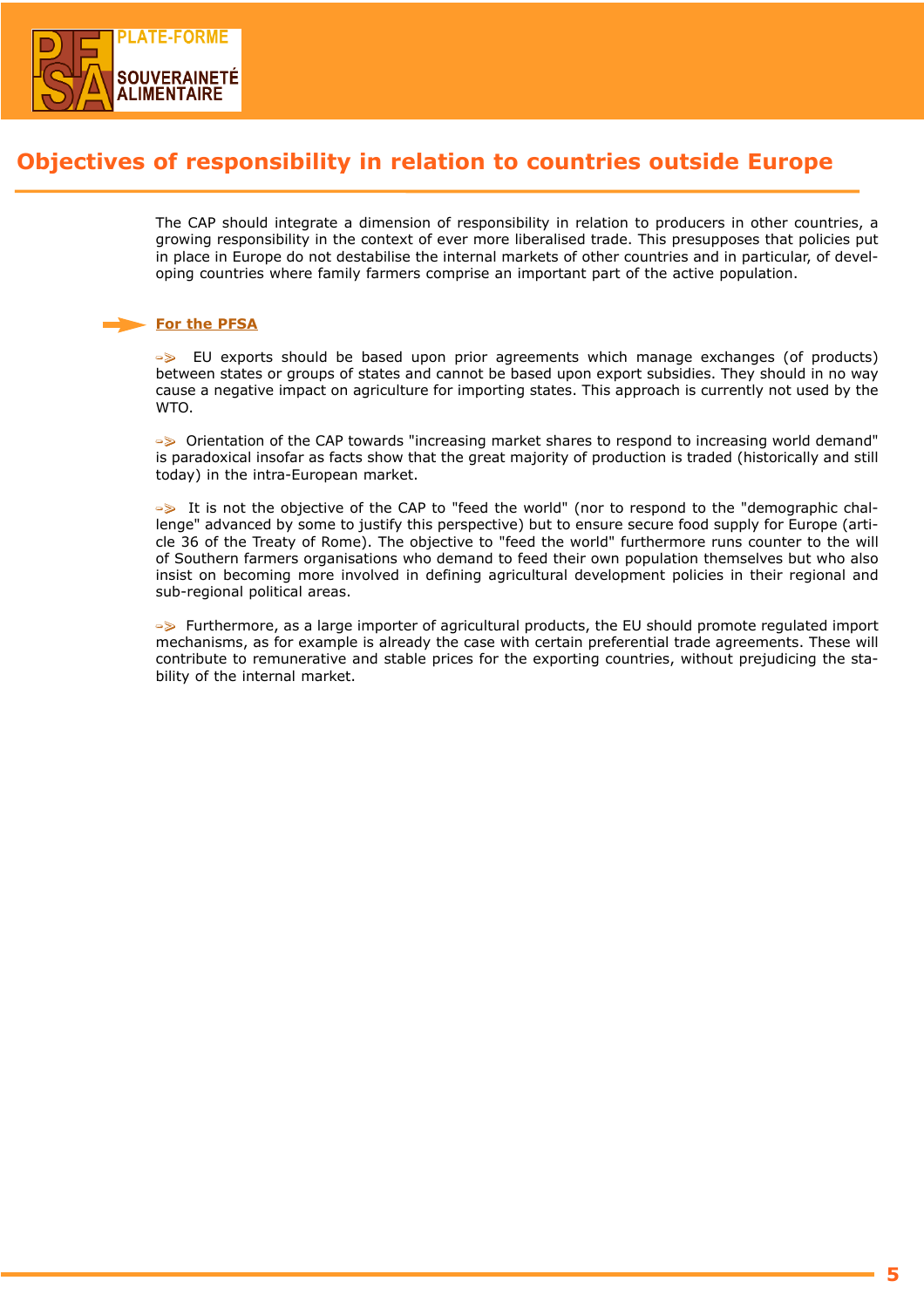

# Instruments of the CAP (means)

None of the above named objectives of the future CAP can be dissociated from one another. In order to reach them together, the CAP should be equipped with coherent and complementary tools. Among these, we insist that the debate over regulatory tools take first priority. Without that, it would be illusory to imagine that all of the above objectives could be attained. The question of providing adequate budgetary means as a function of, and to the needed degree, of these objectives appears to us equally primordial.

# A. Tools for market regulation

It is imperative that the EU preserve elements that are indispensable to market regulation.

## For the PFSA

-> An indicative price needs to be restored based on European production costs, from which should flow border measures (i.e. appropriate customs tariffs, with adjustments of different tariffs to adequate levels).

-> The question of the renewed autonomy of the EU in vegetable proteins needs to take priority. Indicative prices should be used to reinforce production of crops most lacking.

-> Dynamic supply management mechanisms need to be implemented including:

Control of the level of production adapted to actual demand, overseen by governments.

Control of imports and exports. Exports should be based on prior agreements (by product) between "cooperating" states or groups of states, and not be based on export subsidies. The PFSA emphasizes that the principle of food sovereignty at the European level does not mean the end or the prohibition of exports or imports. These are possi ble provided that they do not have negative impacts on food importing states.

Maintenance of sufficient regional and sub regional food stocks. These stocks must be supervised by governments with the participation of all involved actors.

-> European legislation on competition is needed which restores the balance of power between the different actors in the food distribution chain, and permits producers to organise so as to reinforce their marketing power.

-> The PFSA estimates, however, that possible creation of organisations of producers or of inter-professional organisations serves as no substitute for regulation of volume (adapted to the demand) at the European level. These are coexisting and complementary instruments.

#### For the European dairy sector:

The PFSA recalls that dynamic supply management mechanisms by governments at the European level constitute the most fitting solution. Otherwise we had insisted and continue to insist that measures allowing for exceptions to rules of competition applicable to farming be implemented. The objective is to alloworganisations of producers or inter-professional organisations to manage supplythemselves and so better negotiate how they bring their products to market (Cf. "Position lait de la PFSA" - March 2008)4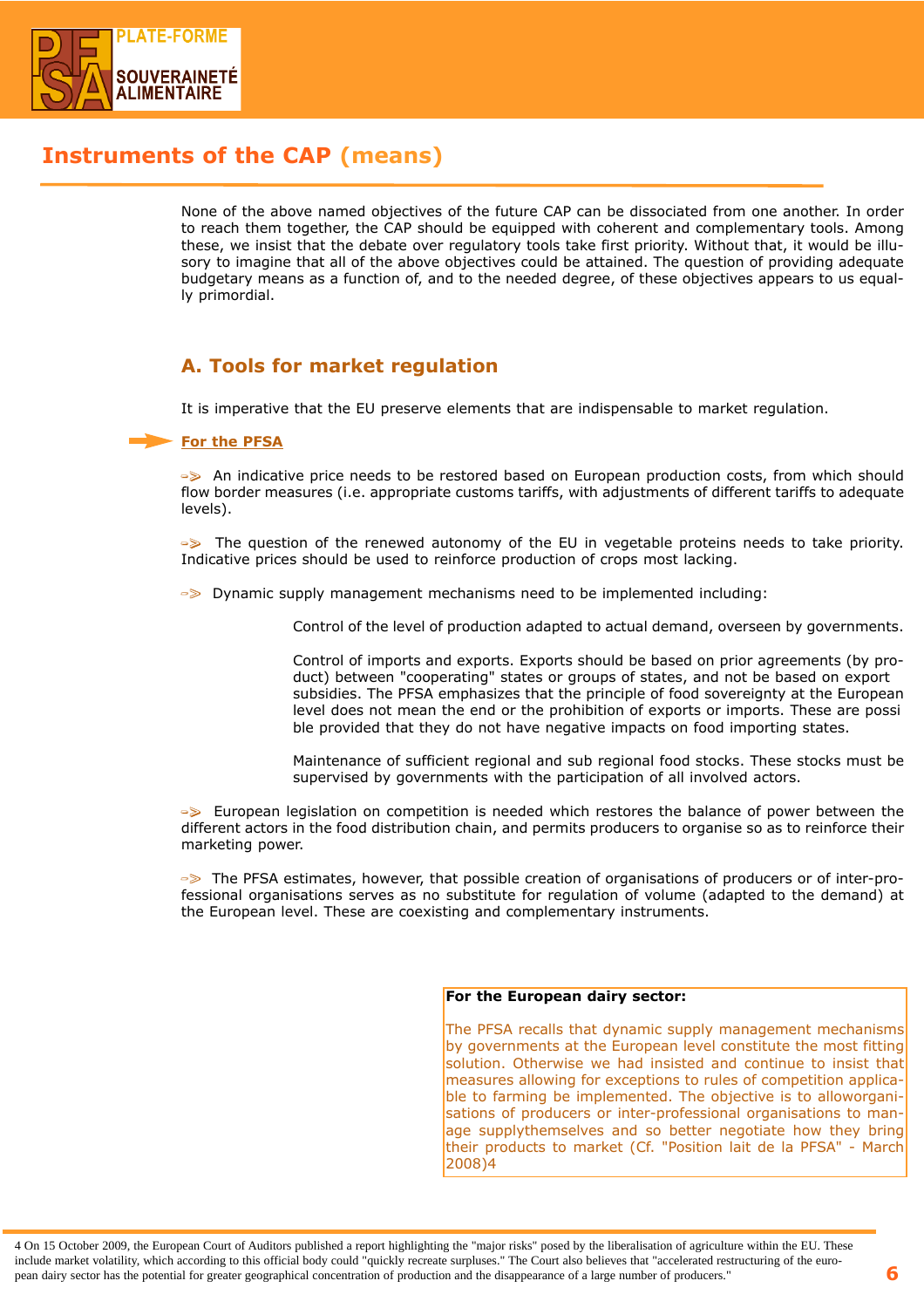

# Instruments of the CAP (means)

## B. Compensatory aid and specific measures of support

As has just been mentioned, the PFSA demands the implementation of effective regulatory policies which will permit farmers to obtain their income primarily through prices charged. Nevertheless, and taking into account a growing number of social and environmental demands, production costs for European farmers will remain higher than world commodity prices. Thus compensatory aid will still be needed.

#### Within this framework the PFSA supports:

-> Revising the single payment scheme (SPS) in favour of a system of compensatory aid adjusted and distributed according to price levels. This aid should thus be re-coupled to different types of production. This will imply a revision of the Agreement on Agriculture of the WTO and the current doctrine of decoupling. Maintenance of this complementary aid will allow the taking into account of social, environmental and sanitary demands known at the European level. The aid should also progressively evolve so as to support primarily agricultural labour and be capped by number of workers and land exploited5.

-> Implementation of complementary compensatory measures which allow taking into account handicaps of specific regions.

-> Agro-environmental measures financed by reinforced community budget and integrating the totality of contributions from member states<sup>6</sup>.

 $\rightarrow\$  Implementation of specific support measures for certain crops and modes of production:

- Support for grassland and oilseed crops.

- Enhancement of agricultural production through structures controlled by producers and the development of local supply chains.

- Development of opportunities for sustainable family farming through public mar kets (notably in catering businesses).

## C. Measures for protecting the environment (water, soil, biodiversity) and contributing to the fight against global warming

#### The PFSA desires:

-> Consistent handling of farmers throughout the European Union. Disparities in Europe in the definition and application of conditionality should disappear. Rules need to be clearer, harmonised and diffused so that everyone understands them well.

-> Simplification and adaptation of certain conditionality regimes, relative to the type of exploitation (for instance, artisanal production), notably regarding hygienic norms.

-> Conditional integration of norms of "good agricultural and environmental conditions" as defined and adopted at the European level.

→ Possible recourse for abuses by agencies responsible for control.

-> Favour agricultural practices and the entire chain of food distribution which work against global warming and which limit farming dependence upon fossil fuels (reduction of nitrogen fertilizers, reduction of fuel consumption through combined operations...)

-> Accompany the contribution of the agricultural sector in the fight against global warming by specific measures which take into account additional costs for farmers.

-> Environmental stakes require other tools with which certain member states in the European Union are now experimenting. The PFSA is committed to organising a debate on this subject.

<sup>5</sup> On the other hand, establishment of a minimum (floor) is not acceptable.

<sup>6</sup> For organisations which defend the environment, interest in agro-environmental measures should be reinforced by the installation of a minimal percentage of surfaces receiving environmental benefits subject to conditionality at the heart of all exploited land.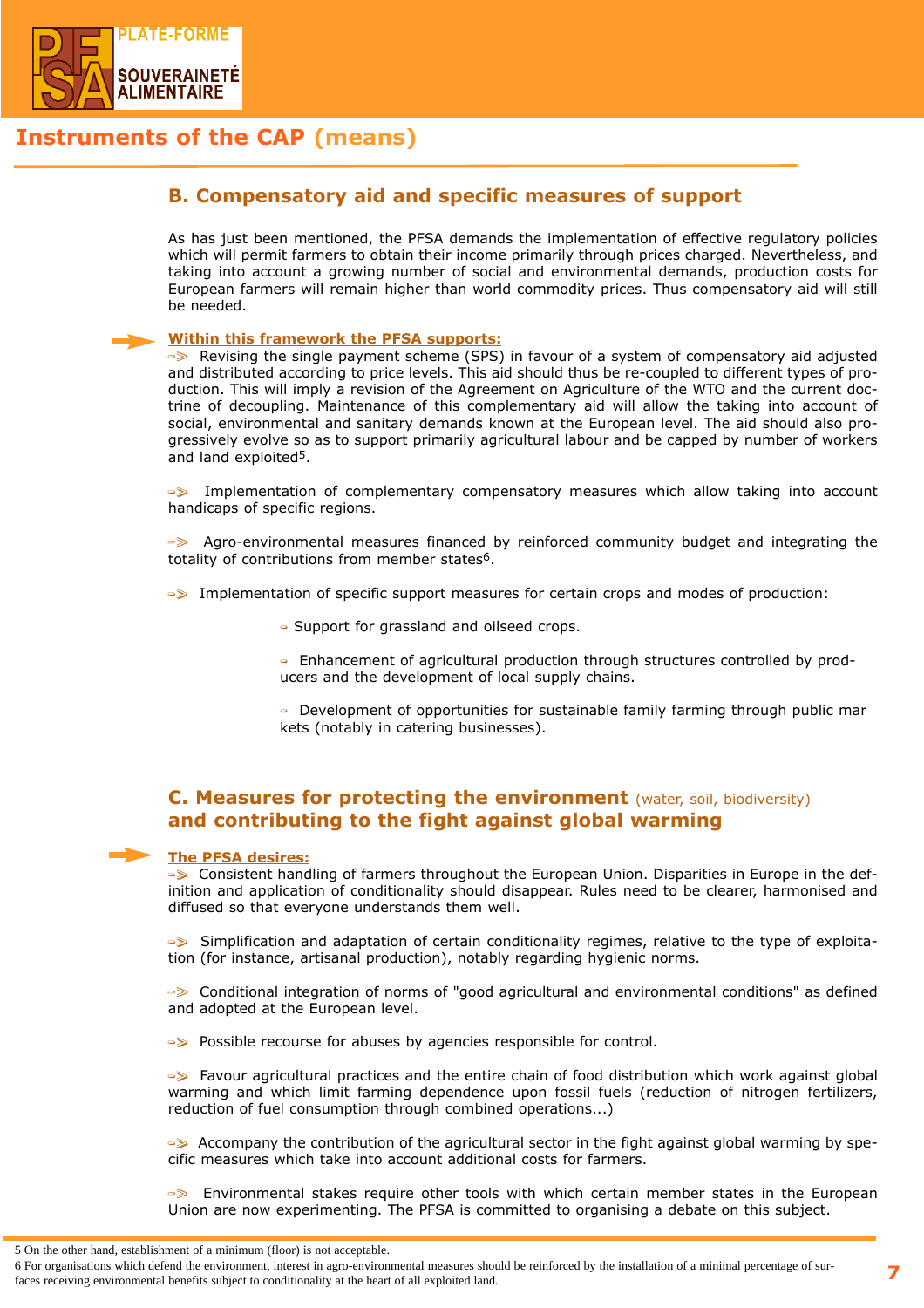

### Policy coherence at the heart of the EU

In relation to "biofuels" the PFSA notes that farming must primarily fulfil its food production function, before becoming an energy source. That is why the PFSA calls for regulation of production and import of "biofuels", such that the production of energy does not reduce the level of food selfsuffi-ciency either in Europe or in other countries. European objectives for incorporating agro-fuels have an impact on deforestation, food sovereignty and the volatility of prices in numerous Southern countries. It also calls for contingent European production of "biofuels", so that it serves only to complement food production. The PFSA also recommends putting in place the means for research, promotion and dissemination in order to use less energy for agricultural production and food processing.

Regarding genetically modified organisms (GMO), the PFSA notes that they address problems neither of farmers in Northern countries, nor of those in Southern countries, nor the problem of world hunger. The GMOs don't satisfy consumers or improve revenue of farmers and they facilitate concentration of power in the multinational corporations of agro-industry. Furthermore the platform questions methods they use to force the introduction of GMOs in Europe and in Southern countries, methods which raise questions about democracy. Finally, the PFSA suggests that GMOs raise a number of environmental and public health concerns.

# Instruments of the CAP (means)

## D. Budget

Any risk of limiting the budget for the period 2013-2020 prior to defining the objectives of the future CAP concerns us. The PFSA estimates that it is not normal to adapt a policy to an available budget rather than to attach the necessary means to policies that one wishes to implement.

The European Commission proposes to follow the path in which it is engaged by increasing the modulation for the second pillar.

-> The PFSA does not wish to go farther in the renationalisation of agricultural policy. It advocates the maintenance of global financing for agriculture in a more coherent logic that leaves the logic of pillars, that is specifically agricultural, fully European, and that takes into account employment levels on the farms.

-> The PFSA proposes thus to attribute the budgets of modulation to the first pillar and to justify them through environmental policies subject to the principle of compliance (see the environmental objectives). This approach will maintain capacity for financing of agro-environmental measures in line with the stakes, that is, at a level equal to the total community and member state financing.

-> Furthermore, measures for regulating the market should be able to release budgetary means necessary to permit the stabilising of the economic viability of farms while at the same time financing future challenges and offering more efficient responses to solve them.